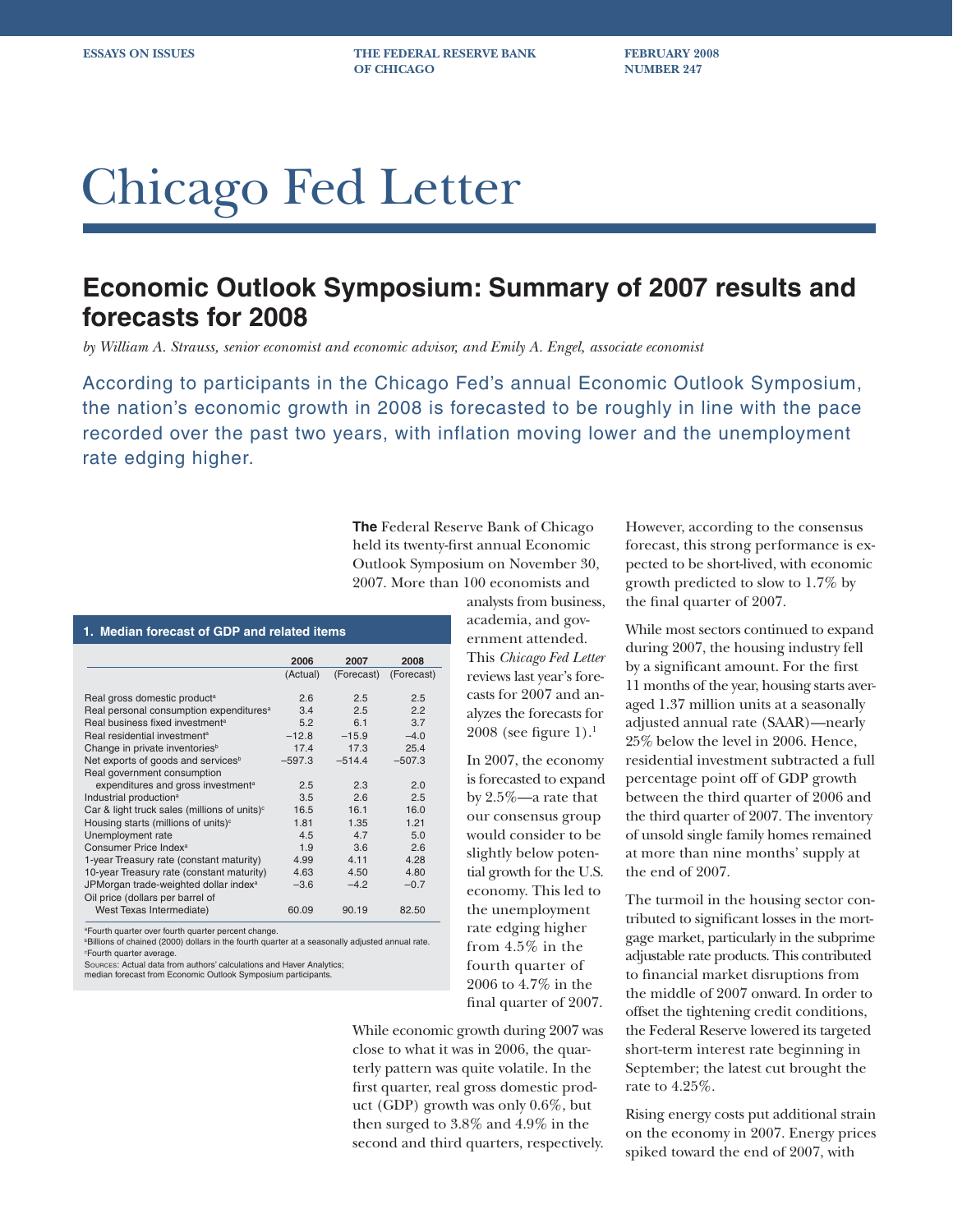West Texas Intermediate crude prices averaging nearly \$92 per barrel in December, much higher than the \$66 price oil averaged during 2006. This contributed to inflation, as measured by the Consumer Price Index (CPI), which rose by 4.3% in November 2007 compared with a year earlier—much higher than the 1.9% increase from the fourth quarter of 2005 to the fourth quarter of 2006.

With weakness in housing and gas prices high, light vehicle sales fell to 16.1 million units in 2007—380,000 units below the 2006 level and the slowest selling rate since 1998.

economy to expand at a 2.8% rate in 2007; while this is in line with data though the third quarter, slower growth is predicted for the fourth quarter, and that would bring GDP growth for the year down to 2.5%—a bit below what was anticipated. (The remaining comparisons for GDP components apply to the consensus estimate for the fourth quarter of 2007.) The unemployment rate was expected to rise to 4.9% in the final quarter of 2007—just above the 4.8% realized. Inflation was predicted to average  $2.5\%$ during 2007, lower than the 3.6% rate now expected for the year. In part, the

The struggling housing sector is not predicted to reach bottom until near the end of 2008, with residential investment predicted to fall by an additional 4.0%.

Still, many sectors continued to grow. Monthly job growth averaged nearly 111,000 jobs during 2007, adding over 1.3 million jobs for the year. Consumer spending, which rose by 3.4% during 2006, expanded by a slower 3.0% rate in the third quarter compared with a year earlier. Business fixed investment was 5.1% higher in the third quarter than a year earlier, the same rate it expanded by in 2006. Manufacturing output growth slowed from 3.4% in 2006 to 1.8% in the third quarter of 2007.

International demand for U.S. goods was quite strong in 2007, helped by a weaker dollar. The dollar's value was 7.1% lower in the fourth quarter of 2007 than a year earlier, and is down more than 23% from its recent peak in early 2002, making U.S. products very competitive with foreignmade goods. While exports rose 10.3% in the third quarter compared with a year earlier, imports rose by a more restrained 1.7% year over year. This led to a marked improvement in the international trade deficit. Net exports increased by \$100 billion dollars, reducing the deficit from \$633.8 billion (or 6% of GDP) in the third quarter of 2006 to \$533.1 billion (5% of GDP) in the third quarter of 2007.

#### **Performance versus forecasts**

At the 2006 Economic Outlook Symposium, participants expected the gap is explained by oil prices. Oil prices were forecasted to edge lower through the year, averaging just over \$59 in the fourth quarter. While the first quarter of 2007 was accurately predicted, oil prices began to move significantly higher, averaging \$90.85 in the fourth quarter. Light vehicle sales were predicted to come in at 16.4 million units (SAAR), a bit higher than the 16.1 million units (SAAR) actually sold during 2007. While most sectors were fairly accurately forecasted, the weakness in the housing sector was far more significant than expected. Housing starts were predicted to fall to 1.60 million units in 2007; however, housing starts actually decreased to 1.37 million units (SAAR) for the first 11 months of 2007. Similarly, residential investment was forecasted to decline by 4.2%, but it actually fell by a much greater 15.9%. One-year and ten-year Treasury rates were predicted to fall to 4.80% and 5.00%, respectively, by the end of 2007, versus the actual rates of 3.62% and 4.26%, respectively.

#### **Economic outlook for 2008**

The forecast for 2008 is for economic growth to continue to be restrained by a weak housing sector. In 2008, the economy is expected to expand at a rate just below trend. Real GDP is anticipated to rise by 2.5% in 2008, the

same rate as expected for 2007. With economic growth below trend, the unemployment rate is expected to edge higher to average 5.0% in the fourth quarter of 2008. Inflation (measured by the CPI) is predicted to ease to 2.6%. Oil prices are anticipated to fall somewhat, but still remain above \$82 a barrel by the end of 2008. Personal consumption expenditures are forecasted to expand by a slower rate of 2.2% in 2008. Light vehicle sales are expected to edge lower, to 16.0 million. Business fixed investment is expected to increase 3.7%. Industrial production is forecasted to increase 2.5% in 2008, in line with GDP growth.

The housing sector is not predicted to reach bottom until near the end of 2008. Residential investment is predicted to fall 4.0% in 2008, a smaller decline than in 2007, therefore being less of a drag than in 2007. The quarterly pattern of the forecast helps to identify when the consensus group expects the housing market to stabilize. After falling by a predicted 12.2% in the first quarter of 2008, residential investment is predicted to decline by a more moderate 4.7% and 1.3% in the second and third quarters, respectively. It is then expected to edge higher in the fourth quarter, rising by 0.4%. Housing starts are anticipated to bottom out in the first and second quarters of 2008 at 1.17 million starts (SAAR) and then move up slightly to 1.20 million and 1.26 million starts in each of the final two quarters of the year.

Long-term interest rates on ten-year Treasury notes are forecasted to increase by 30 basis points in 2008, while shortterm interest rates on one-year Treasury bills are expected to rise by a smaller 17 basis points.

The U.S. dollar is predicted to edge lower in 2008, with a decrease of 0.7%, and the trade deficit is predicted to decline further.

#### **Banking and housing**

Diane Swonk, Mesirow Financial, delivered her outlook for the banking, housing, and investment sectors. She argued that the financial turmoil of recent months created a compression of the housing slowdown, which she forecasted to bottom out in the second half of 2008.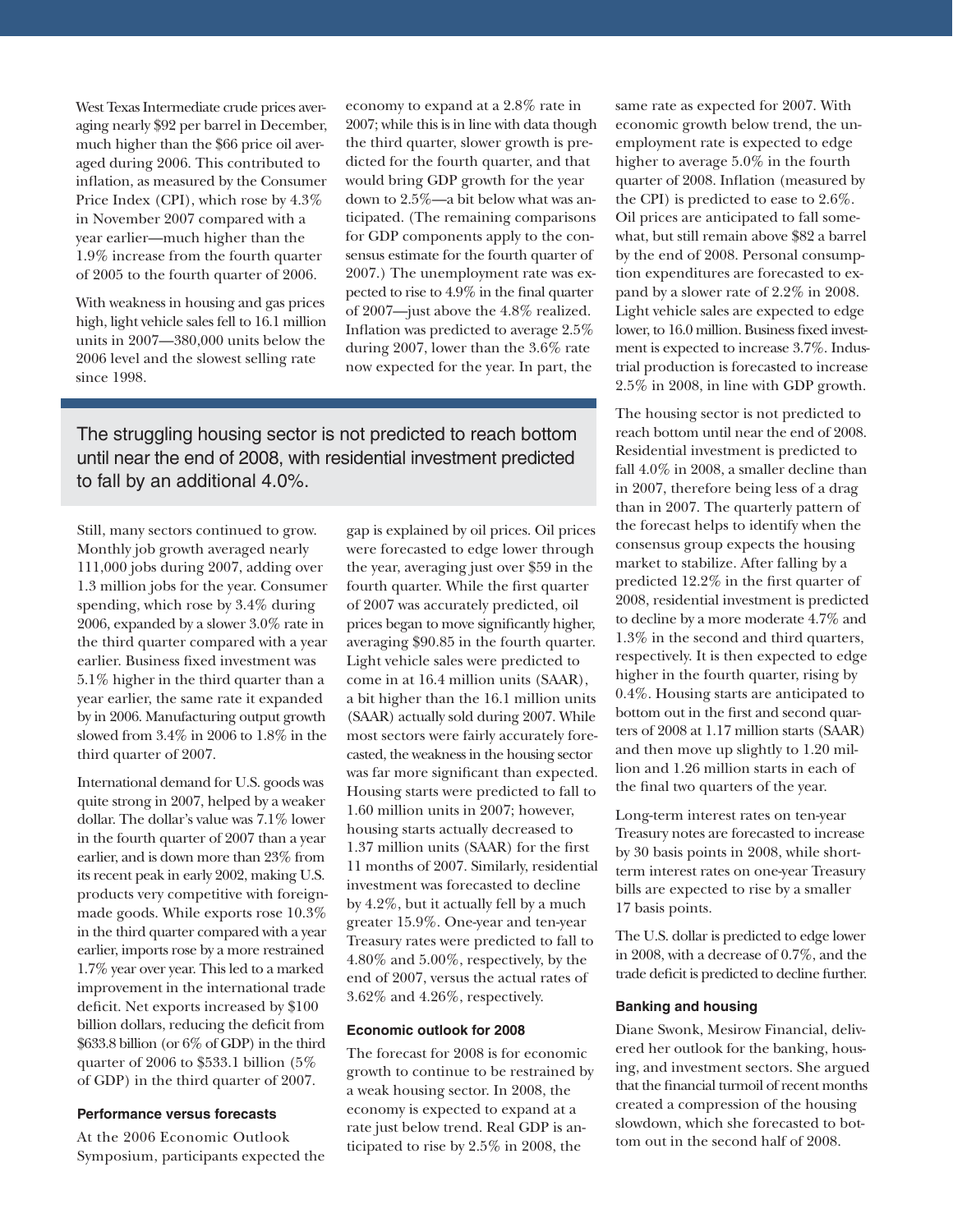Still, she expected that both nonresidential investment and net export strength would pick up the slack from residential investment, thereby avoiding an economic recession. Swonk noted that the large difference in wage income between lower- and higher-income households has been magnified during the recent housing downturn. In a recent report, she wrote that "middle- and lower-income households are expected to feel particularly squeezed as the subprime debacle exacerbates the sense of inequality generated by the skills premium."2

In terms of financial markets, Swonk characterized the current situation as a "crisis of confidence" and not a "liquidity" crisis." According to Swonk, effective liquidity provision and risk management appear to be the main concerns for investors with sufficient liquidity who are waiting on the sidelines; they are poised to reenter the market once confidence is restored.

#### **Automotive sector**

Paul Ballew, formerly of General Motors Corporation and currently with Nationwide Insurance, forecasted a domestic automotive recession due primarily to global competitive pressures. The U.S. market share of the Detroit Three decreased from over 70% in 1997 to less than 55% in 2006. Because of the current state of the industry, domestic automakers have begun to make needed changes, including expanding into new and underdeveloped markets; cutting costs while also shifting some of their production from the U.S. (because of the flat market) to markets overseas that are expanding more rapidly; and increasing investment to develop and improve both performance and content of new product lines.

Ballew said that, while the domestic market will remain stagnant in 2008, global demand will continue to rise, with China becoming an ever more key market. The increasing income gap cited by Swonk is also affecting the automotive industry. With the rising prices of both food and energy, lower-income households are postponing purchases of automobiles. This trend has been partially offset by higher-income households'

purchases of luxury vehicles, one of the few areas of remaining strength.

Ballew expressed concern that overall vehicle sales would be cut back approximately 100,000–150,000 units because of recent high gasoline prices. He added that the potential exists for oil prices to hit \$100 per barrel and thus to drag GDP growth down from 2.3% in 2007 to 2.1% in 2008. Given the potential for higher energy prices, he also predicted a slight increase in the unemployment rate, to 5.3% over the same period, as well as an increase in inflation, to  $3.4\%$ .

#### **Steel industry**

Robert DiCianni, ArcelorMittal, said he expected the demand for steel to increase in 2008 despite a relatively soft U.S. market. The steel industry is currently operating at near full capacity in order to meet the recent rise in demand for steel; for the first time, some domestic suppliers are creating export businesses because of the weakness of the U.S. dollar. Not only are the exports rising but, because of higher prices outside the U.S., imports of steel into the U.S. have fallen quite dramatically. However, costs for raw material used to produce steel are increasing and are remaining higher than historic levels. For example, iron ore prices have doubled since early 2006 and ferromolybdenum prices have increased 1,145% since March 2004. Nickel's prices have fluctuated widely since the beginning of 2006, between approximately \$15,000 per ton to \$51,000 per ton.

The increase in steel demand at the beginning of 2008 is anticipated because of increases in export growth; strength in nonresidential investment (highways, bridges, office furniture, and U.S. railcar production); and more steel-intensive energy-related projects (pipeline and wind power). Additionally, the consumerrelated appliance, automotive, and service center industries may become other sources of increased demand for steel conditional on the housing and consumption sectors in 2008.

#### **Consumer sector**

Richard Curtin, director of the Reuters/ University of Michigan *Surveys of Consumers*, said that the weak housing

market, along with increases in food and energy prices and rising credit standards, is having a negative impact on consumer expectations and consumption. In addition, recent record low savings rates coupled with record high debt levels have left consumers with a limited capacity to deal with economic adversity. Uncertainty over job and wage growth also remains a concern. Given these issues facing consumers, Curtin expected the economy to proceed "just above stall speed." He also predicted that the housing downturn would bottom out in mid-2008. Curtin noted that, overall, current consumer sentiment numbers are consistent with slow growth in 2008, just above standard definitions of a recession.

Curtin acknowledged four major risks to his forecast for the coming year. First, the impact from the decline in the housing market could turn out to be greater than expected. Second, oil and food prices could continue to surge, requiring higher interest rates to curb a potential rise in core inflation; higher interest rates would then reduce access to credit, which could even further stifle consumption. Third, the U.S. consumer's current record low savings rate and record high level of debt could further constrain the consumer to deal with future

Charles L. Evans, *President*; Daniel G. Sullivan, *Senior Vice President and Director of Research*; Douglas Evanoff, *Vice President, financial studies*; Jonas Fisher, *Economic Advisor and Team Leader*, *macroeconomic policy research*; Richard Porter, *Vice President*, *payment studies*; Daniel Aaronson*, Economic Advisor and Team Leader*, *microeconomic policy research*; William Testa, *Vice President*, *regional programs*, *and Economics Editor*; Helen O'D. Koshy, Kathryn Moran, and Han Y. Choi, *Editors*; Rita Molloy and Julia Baker, *Production Editors.*

*Chicago Fed Letter* is published monthly by the Research Department of the Federal Reserve Bank of Chicago. The views expressed are the authors' and are not necessarily those of the Federal Reserve Bank of Chicago or the Federal Reserve System.

© 2008 Federal Reserve Bank of Chicago *Chicago Fed Letter* articles may be reproduced in whole or in part, provided the articles are not reproduced or distributed for commercial gain and provided the source is appropriately credited. Prior written permission must be obtained for any other reproduction, distribution, republication, or creation of derivative works of *Chicago Fed Letter* articles. To request permission, please contact Helen Koshy, senior editor, at 312-322-5830 or email Helen.Koshy@chi.frb.org. *Chicago Fed Letter* and other Bank publications are available on the Bank's website at www.chicagofed.org.

ISSN 0895-0164